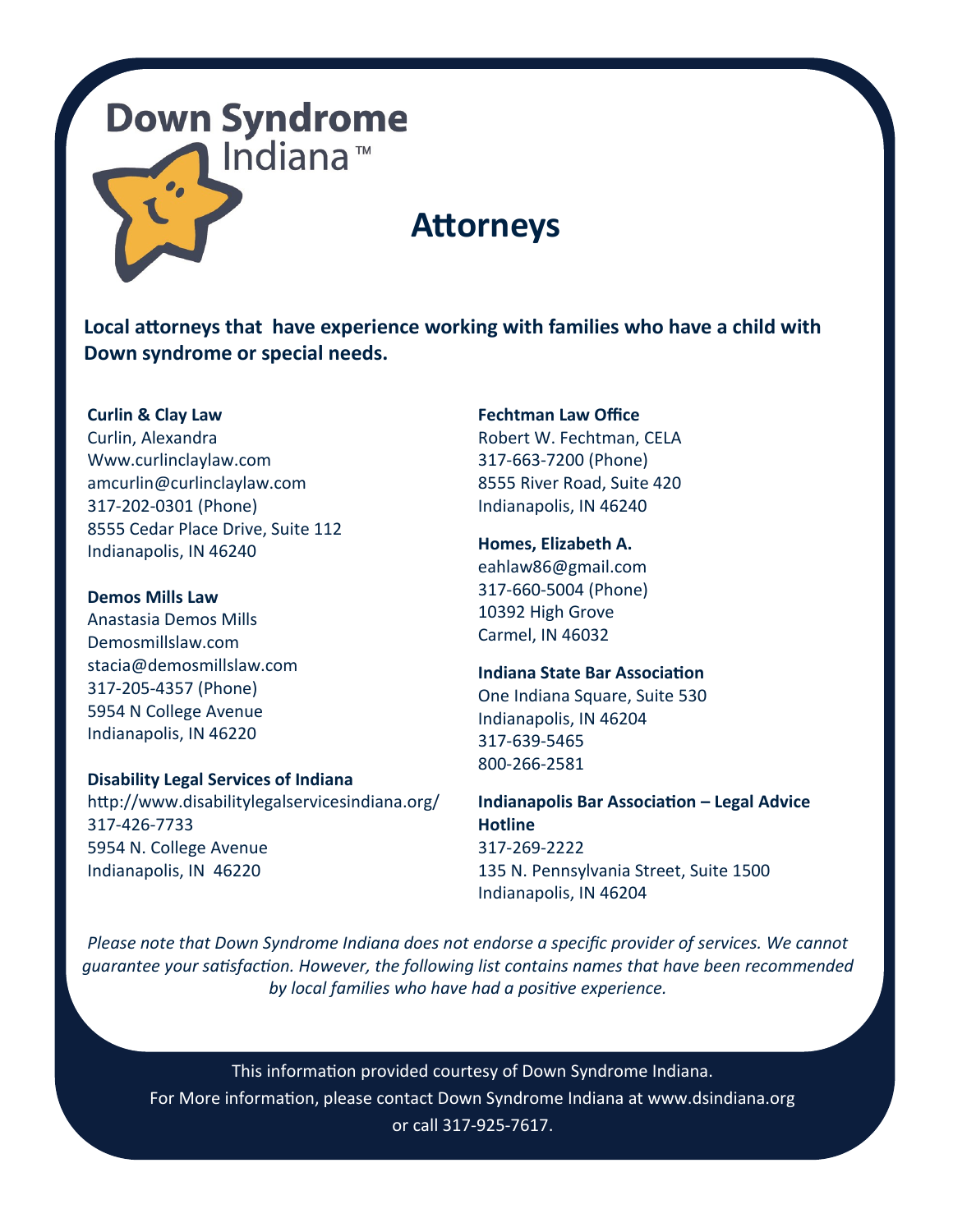## **Down Syndrome** Indiana™

## **Attorneys Cont'd...**

#### **Law Office of Troy L. Thompson**

Troy Thompson Tltlaw.com troy@tltlaw.com 765-482-6019 (office) 765-326-2184 (cell) PO Box 345 Lebanon, IN 46052

#### **Mallor Grodner LLP**

Anne M. Hamilton Curry acurry@lawmg.com 317-453-2000 (Phone) 101 W Ohio , Suite 1600 Indianapolis, IN 46204

#### **Marcus Law Firm, LLC**

Christina M. Eslinger ceslinger@marcus-law.com 317-845-4444 (Office) 11978 Fishers Crossing Drive Fishers, IN 46038

#### **Massillamany Jeter & Carson**

Tom Blessing tom@mjcattorneys.com 317-576-8580 11650 Lantern Road #204 Fishers, IN 46035

#### **Philpot Law Office, LLC**

Dorene Philpot 317-486-4578 (Phone) Dphilpotlaw.com 1140 N. High School Road Indianapolis, IN 46224

#### **Plews Shadley Racher & Braun LLP**

Theresa M. Willard [twillard@psrb.com](mailto:twillard@psrb.com) [www.psrb.com](http://www.psrb.com/) 1346 N. Delaware Street Indianapolis, IN 46202-2415 317-637-0700

*Please note that Down Syndrome Indiana does not endorse a specific provider of services. We cannot guarantee your satisfaction. However, the following list contains names that have been recommended by local families who have had a positive experience.* 

This information provided courtesy of Down Syndrome Indiana. For More information, please contact Down Syndrome Indiana at www.dsindiana.org or call 317-925-7617.